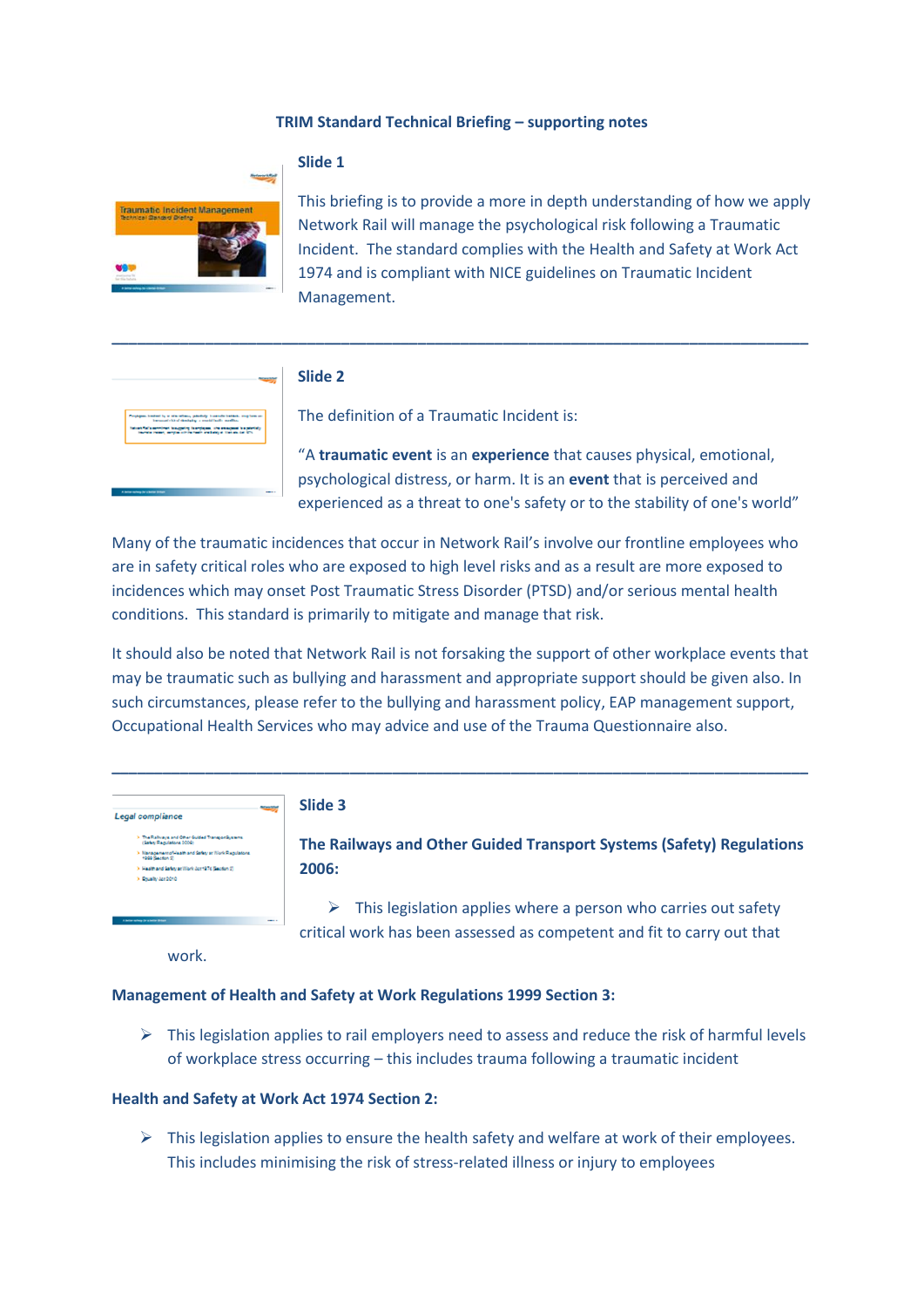# **Equality Act 2010:**

**Window** and all stressed beatrices

 $\triangleright$  This legislation applies where the impact of ongoing work related stress causes ill-health they may be deemed to have a disability under the Equality Act 2010. The Act makes it unlawful for an employer to treat a disabled person less favourably for a reason relating to their disability;

| Why do we need a company standard?<br>Takush Rel has no ashcidan passas for<br>Taci I nanapa Thurada Instanza<br>ALCOHO<br>pry starment as had he constituted<br>gam from inclusion as a superiority of<br>est has to religious can all market it<br>discorpoints of the same<br><b>Looked to EnableMary</b><br>i hadin masa natawa<br>Mga matanganisa magamata<br><b>Simon Curee 2012 more not include</b><br>one in this and of more services.                               | Slide 4<br>No additional notes                                                                                         |
|--------------------------------------------------------------------------------------------------------------------------------------------------------------------------------------------------------------------------------------------------------------------------------------------------------------------------------------------------------------------------------------------------------------------------------------------------------------------------------|------------------------------------------------------------------------------------------------------------------------|
| وزيت<br>Traumate incident<br>management function (NRL2CH2CE2) is published and available on the <u>proclaming validing</u> and about the mad in conjunction<br>with the Trauma Questionnaire                                                                                                                                                                                                                                                                                   | Slide 5<br>The Assessing the Risk of Stress in the workplace standard can be found<br>on the Standard pages on Connect |
| What is the purpose of the standard?<br>. To provide an effective and consistent process to be<br>appled by managers and responsible persons blowing<br>reunals incidents in the workplace<br>$\frac{1}{2}$ supportprovable managements<br>fractions of physical individual managements incident reducing the effects to our people<br>$\rightarrow$ 3. Improve the health and wellbeing of our colleagues,<br>ensuring they are supposed and reselving memorials.<br>Inquired | Slide 6<br>No additional notes                                                                                         |
| <b>STATE</b><br>The Standard<br><b>Gil of Rossey</b><br><b>S. Freeze</b><br>a no de a                                                                                                                                                                                                                                                                                                                                                                                          | Slide 7<br>No additional notes                                                                                         |

**\_\_\_\_\_\_\_\_\_\_\_\_\_\_\_\_\_\_\_\_\_\_\_\_\_\_\_\_\_\_\_\_\_\_\_\_\_\_\_\_\_\_\_\_\_\_\_\_\_\_\_\_\_\_\_\_\_\_\_\_\_\_\_\_\_\_\_\_\_\_\_\_\_\_\_\_\_\_\_\_\_\_**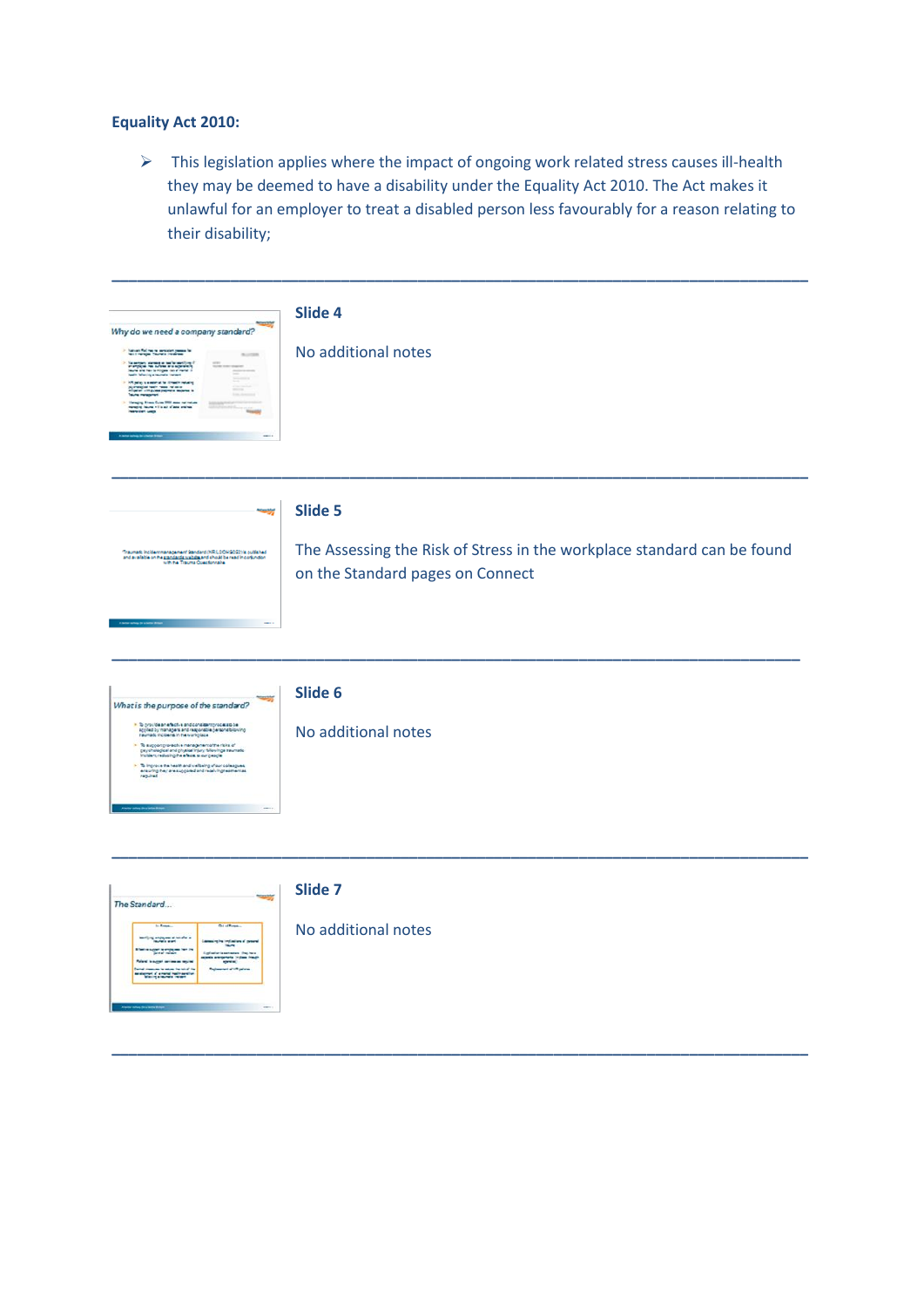

## **Slide 8**

1. The guidance in the standard and the use of the Trauma Questionnaire will support the business in mitigating the risk of PTSD following a Traumatic event.

2. It encourages positive behaviours that exercise a duty of care to our people such as having a conversation following an event, carrying out an assessment and

following up.

How do you use the standard?

|                                                                                                                                                    | Slide 9             |
|----------------------------------------------------------------------------------------------------------------------------------------------------|---------------------|
| -<br>What are the updates to Policies, Process<br>and People?                                                                                      |                     |
| > The Trauma guestomaire and standard will be referred<br>to in the following policies and processes amended as<br><b><i><u>NACAZZARIC</u></i></b> | No additional notes |
| > Reasonable Idiusmens<br>· Sciness Poley                                                                                                          |                     |
| > HR Directand HR davisars utilize given a extinizational<br>practical briat                                                                       |                     |
| . SR community Cine Managers will be briefed                                                                                                       |                     |
| > Oil dealers/Fbebriefed                                                                                                                           |                     |
| > Recorded briefings will be available                                                                                                             |                     |
| <b><i>Started subject for a latter \$10000.</i></b><br><b>SHELL!</b>                                                                               |                     |

**\_\_\_\_\_\_\_\_\_\_\_\_\_\_\_\_\_\_\_\_\_\_\_\_\_\_\_\_\_\_\_\_\_\_\_\_\_\_\_\_\_\_\_\_\_\_\_\_\_\_\_\_\_\_\_\_\_\_\_\_\_\_\_\_\_\_\_\_\_\_\_\_\_\_\_\_\_\_\_\_\_\_**



Key points on using the Standard are:

- Defines the role of a 'responsible person' who can relieve an employee from duty following a Traumatic Incident.
- The standard provides guidance for managers effective response times following a Traumatic Incident.
- Assesses whether an employee is able to continue to work safely following a Traumatic Incident and if so that they do not work alone
- Provides the guidance on having a conversation following a Traumatic Incident.
- Defines the role of the supporting manager
- Provides the guidance on the first 24 to 96 hours following a Traumatic Incident.
- Advises on other resources that can be utilised to support the employee following a Traumatic Incident.

**\_\_\_\_\_\_\_\_\_\_\_\_\_\_\_\_\_\_\_\_\_\_\_\_\_\_\_\_\_\_\_\_\_\_\_\_\_\_\_\_\_\_\_\_\_\_\_\_\_\_\_\_\_\_\_\_\_\_\_\_\_\_\_\_\_\_\_\_\_\_\_\_\_\_\_\_\_\_\_\_\_\_**

**\_\_\_\_\_\_\_\_\_\_\_\_\_\_\_\_\_\_\_\_\_\_\_\_\_\_\_\_\_\_\_\_\_\_\_\_\_\_\_\_\_\_\_\_\_\_\_\_\_\_\_\_\_\_\_\_\_\_\_\_\_\_\_\_\_\_\_\_\_\_\_\_\_\_\_\_\_\_\_\_\_\_**



# **Slide 11**

No additional notes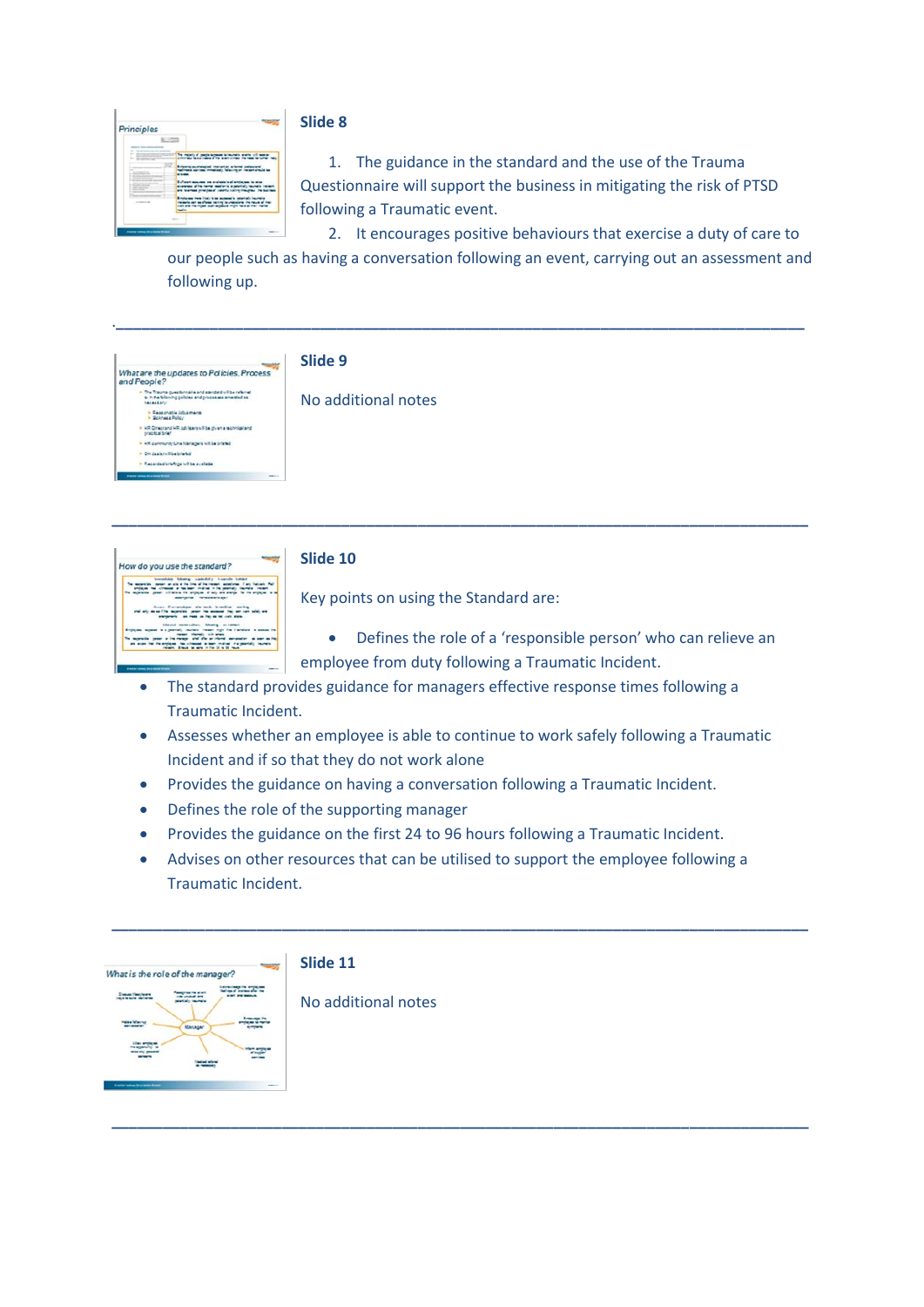

### **Slide 12**

The Trauma Questionnaire was designed by Professor Brewin, Professor of Clinical Psychology who specialises in Psychological Disorders and Traumatic Stress. It focusses on a simple but effective questionnaire which asks 10 short key questions that can be scored to assess whether there is a risk of PTSD.

If an employee answers yes to 6 of the questionnaires they should be referred to EAP and a formal OH assessment should be discussed and completed.

Fewer than 6 yes responses, the manager should carry out the questionnaire in four weeks from the date of the incident

The Line manager should also advise the employee to advise their GP of the incident and seek appropriate medical advice from them.

Appropriate meeting etiquette should be considered when taking an employee through the trauma screening – such as finding an appropriate quiet space.

**\_\_\_\_\_\_\_\_\_\_\_\_\_\_\_\_\_\_\_\_\_\_\_\_\_\_\_\_\_\_\_\_\_\_\_\_\_\_\_\_\_\_\_\_\_\_\_\_\_\_\_\_\_\_\_\_\_\_\_\_\_\_\_\_\_\_\_\_\_\_\_\_\_\_\_\_\_\_\_\_\_\_**

**\_\_\_\_\_\_\_\_\_\_\_\_\_\_\_\_\_\_\_\_\_\_\_\_\_\_\_\_\_\_\_\_\_\_\_\_\_\_\_\_\_\_\_\_\_\_\_\_\_\_\_\_\_\_\_\_\_\_\_\_\_\_\_\_\_\_\_\_\_\_\_\_\_\_\_\_\_\_\_\_\_\_**



## **Slide 13**

A flow chart is provided to support managers through the process.



## **Slide 14**

The standard also introduces the subject of watchful waiting. This is a behavioural change to managing Trauma in Network Rail. It is to be adopted by both Line Manager and employees.

(Employees will include the person who has experienced the Trauma

and also peers and colleagues who are aware that their colleague has experienced a Traumatic incident)

Watchful waiting is a term is based on the principle of waiting to see if an employee's symptoms improve on their own or progress. Watchful waiting is the recommended course of action during the first month following a traumatic incident and works in conjunction with the Trauma screening **Questionnaire** 

**\_\_\_\_\_\_\_\_\_\_\_\_\_\_\_\_\_\_\_\_\_\_\_\_\_\_\_\_\_\_\_\_\_\_\_\_\_\_\_\_\_\_\_\_\_\_\_\_\_\_\_\_\_\_\_\_\_\_\_\_\_\_\_\_\_\_\_\_\_\_\_\_\_\_\_\_\_\_\_\_\_\_**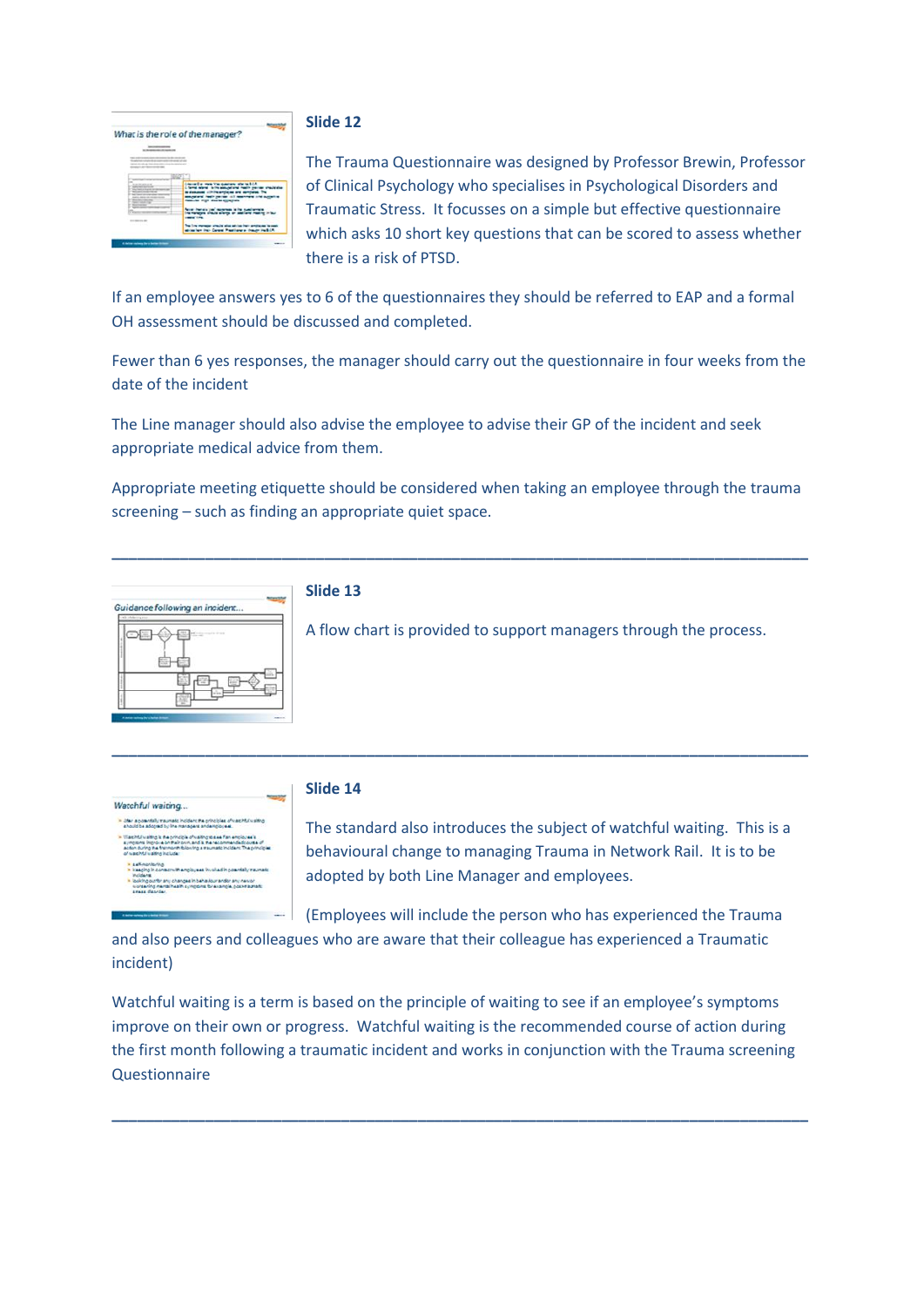One month following the incident... .<br>The majority of people exposed to traumatic events will recover within<br>Some information of the eventy thoughs need for circle intervention

- Line managers should have a second informal conversation with the<br>employee to establish how the employee is feeling and coping one<br>hondy after the incidence
- 
- 
- 

**Slide 15**

Key principles of watchful waiting are that the Trauma Screening Questionnaire is repeated after the 4 week waiting period to see if anything has changed.

It may be necessary to repeat the questionnaire again after a 6 or 8 week period should any changes of behaviour occur.

**\_\_\_\_\_\_\_\_\_\_\_\_\_\_\_\_\_\_\_\_\_\_\_\_\_\_\_\_\_\_\_\_\_\_\_\_\_\_\_\_\_\_\_\_\_\_\_\_\_\_\_\_\_\_\_\_\_\_\_\_\_\_\_\_\_\_\_\_\_\_\_\_\_\_\_\_\_\_\_\_\_**

**\_\_\_\_\_\_\_\_\_\_\_\_\_\_\_\_\_\_\_\_\_\_\_\_\_\_\_\_\_\_\_\_\_\_\_\_\_\_\_\_\_\_\_\_\_\_\_\_\_\_\_\_\_\_\_\_\_\_\_\_\_\_\_\_\_\_\_\_\_\_\_\_\_\_\_\_\_\_\_\_\_**

Potential symptoms

# **Slide 16**

No additional notes

| Reasonable adjustments   |  |
|--------------------------|--|
| <b><i>STATISTICS</i></b> |  |

# **Slide 17**

**Scope:** Reasonable adjustments will be required where a: physical feature, provision, criterion or practice puts someone with a disability at a substantial disadvantage.

Following a Traumatic Incident screening questionnaire there may be

immediate adjustments that need to be put in place. Further adjustments may be required following an Occupational Health referral report.

Refusing to make or consider reasonable adjustments which would allow an employee to return to work or continue to work may be seen as discriminatory or unlawful.

# **Refer to the "Reasonable Adjustments" policy for guidance**

\*Examples of a reasonable adjustment could include:

- $\Box$  Change or adjustment of duties
- $\Box$  Arrange with employee flexible start and finish times in order to avoid rush hour.

**\_\_\_\_\_\_\_\_\_\_\_\_\_\_\_\_\_\_\_\_\_\_\_\_\_\_\_\_\_\_\_\_\_\_\_\_\_\_\_\_\_\_\_\_\_\_\_\_\_\_\_\_\_\_\_\_\_\_\_\_\_\_\_\_\_\_\_\_\_\_\_\_\_\_\_\_\_\_\_\_**

- $\Box$  Not working alone
- □ Provide Trauma Support training (bookable through Oracle)
	- **Speak to Employee Assistance- EAP, OH provider or HR Direct for further support and suggestions**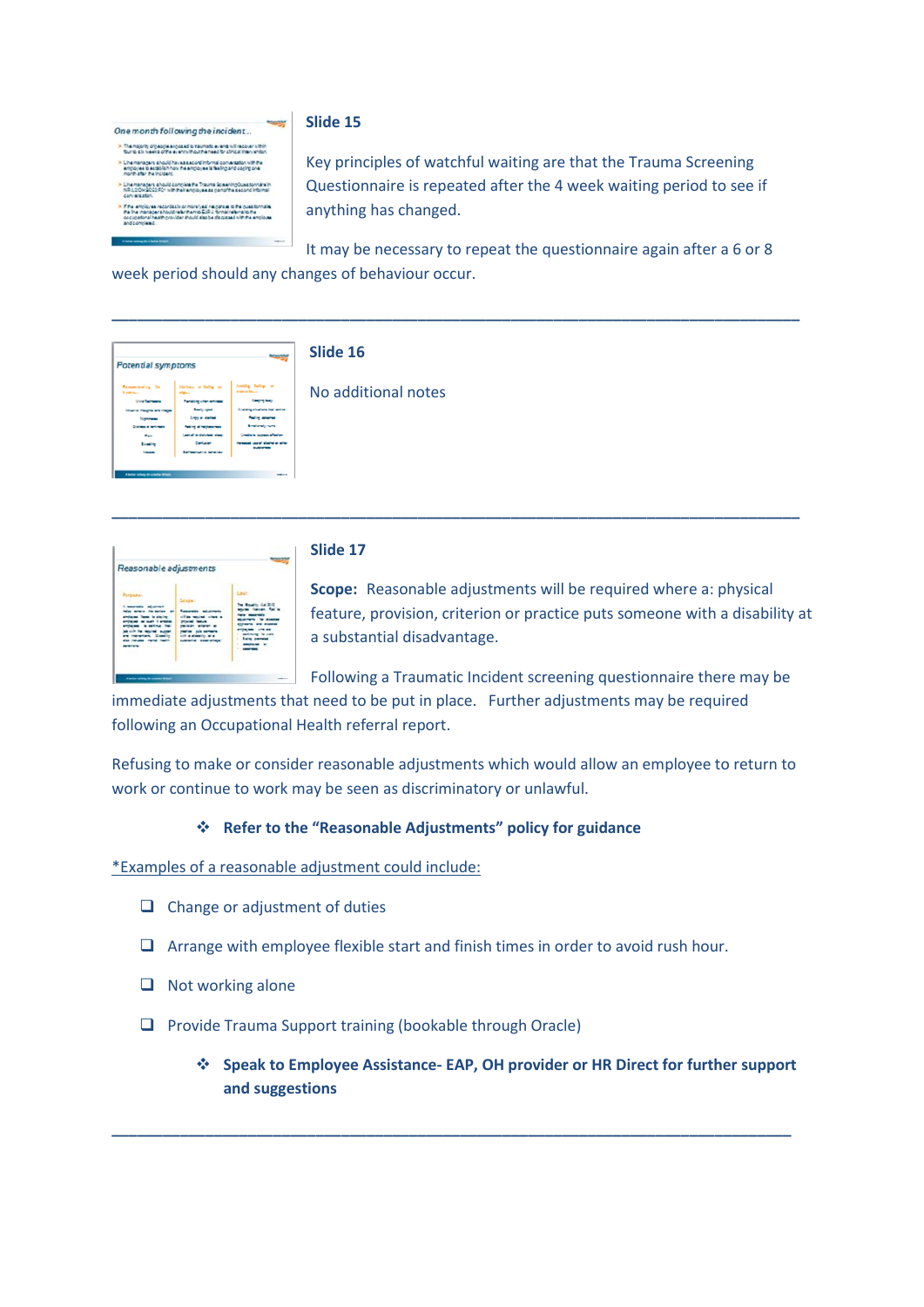

### **Slide 18**

It is important that the employee is fully involved in the process and should be given a copy of their questionnaire after 'each' assessment is carried out.

The screening questionnaire is a confidential document and careful

consideration should be given to the sensitivity and nature of the assessment, therefore it should be filed away appropriately as follows:

**\_\_\_\_\_\_\_\_\_\_\_\_\_\_\_\_\_\_\_\_\_\_\_\_\_\_\_\_\_\_\_\_\_\_\_\_\_\_\_\_\_\_\_\_\_\_\_\_\_\_\_\_\_\_\_\_\_\_\_\_\_\_\_\_\_\_\_\_\_\_\_\_\_\_\_\_\_\_\_\_\_**



## **Slide 19**

In addition the Samaritans and SANE charities offer a confidential helpline which may help support an employee. NHS run psychological therapy intervention services call IAPT these are available by selfreferral or through a GP/doctor.

SANE: 0300 304 7000 from 6pm - 11pm every evening

Samaritans: 116 123 (**UK**) · 116 123 (**ROI**)

(There may also be other local services within an employee's residential area.)

# **\* If required, the following references have additional guidance and information relating to Trauma support and regulations**

**HSE:** [www.hse.gov.uk/research/crr\\_pdf/1998/crr98170.pdf](http://www.hse.gov.uk/research/crr_pdf/1998/crr98170.pdf)

Approach, Guidance (HSG218) [www.hse.gov.uk/stress](http://www.hse.gov.uk/stress)

**Mind:** <http://www.mind.org.uk/workplace/mental-health-at-work/>

[http://www.mind.org.uk/information-support/types-of-mental-health-problems/post](http://www.mind.org.uk/information-support/types-of-mental-health-problems/post-traumatic-stress-disorder-ptsd/#.V6I0tNIm6aM)[traumatic-stress-disorder-ptsd/#.V6I0tNIm6aM](http://www.mind.org.uk/information-support/types-of-mental-health-problems/post-traumatic-stress-disorder-ptsd/#.V6I0tNIm6aM)

**CIPD:** [https://www.cipd.co.uk/binaries/work-related-stress\\_2010-what-the-law-says.pdf](https://www.cipd.co.uk/binaries/work-related-stress_2010-what-the-law-says.pdf)

[http://www.cipd.co.uk/pm/peoplemanagement/b/weblog/archive/2013/01/29/how-to](http://www.cipd.co.uk/pm/peoplemanagement/b/weblog/archive/2013/01/29/how-to-cope-with-survivor-syndrome-2009-05.aspx)[cope-with-survivor-syndrome-2009-05.aspx](http://www.cipd.co.uk/pm/peoplemanagement/b/weblog/archive/2013/01/29/how-to-cope-with-survivor-syndrome-2009-05.aspx)

- **TRADE UNIONS:** [https://www.tuc.org.uk/h\\_ and\\_s/stress.cfm](https://www.tuc.org.uk/h_%20and_s/stress.cfm)
- **NICE:** [https://www.nice.org.uk/guidance/cg26/chapter/1](https://www.nice.org.uk/guidance/cg26/chapter/1-guidance?unlid=175061258201641701420) [guidance?unlid=175061258201641701420](https://www.nice.org.uk/guidance/cg26/chapter/1-guidance?unlid=175061258201641701420)
- **Safety Regulations 2006 and Safety at Work Regulations 1999:**

<http://www.legislation.gov.uk/uksi/1999/3242/contents/made>

[http://www.legislation.gov.uk/uksi/2006/599/pdfs/uksi\\_20060599\\_en.pdf](http://www.legislation.gov.uk/uksi/2006/599/pdfs/uksi_20060599_en.pdf)